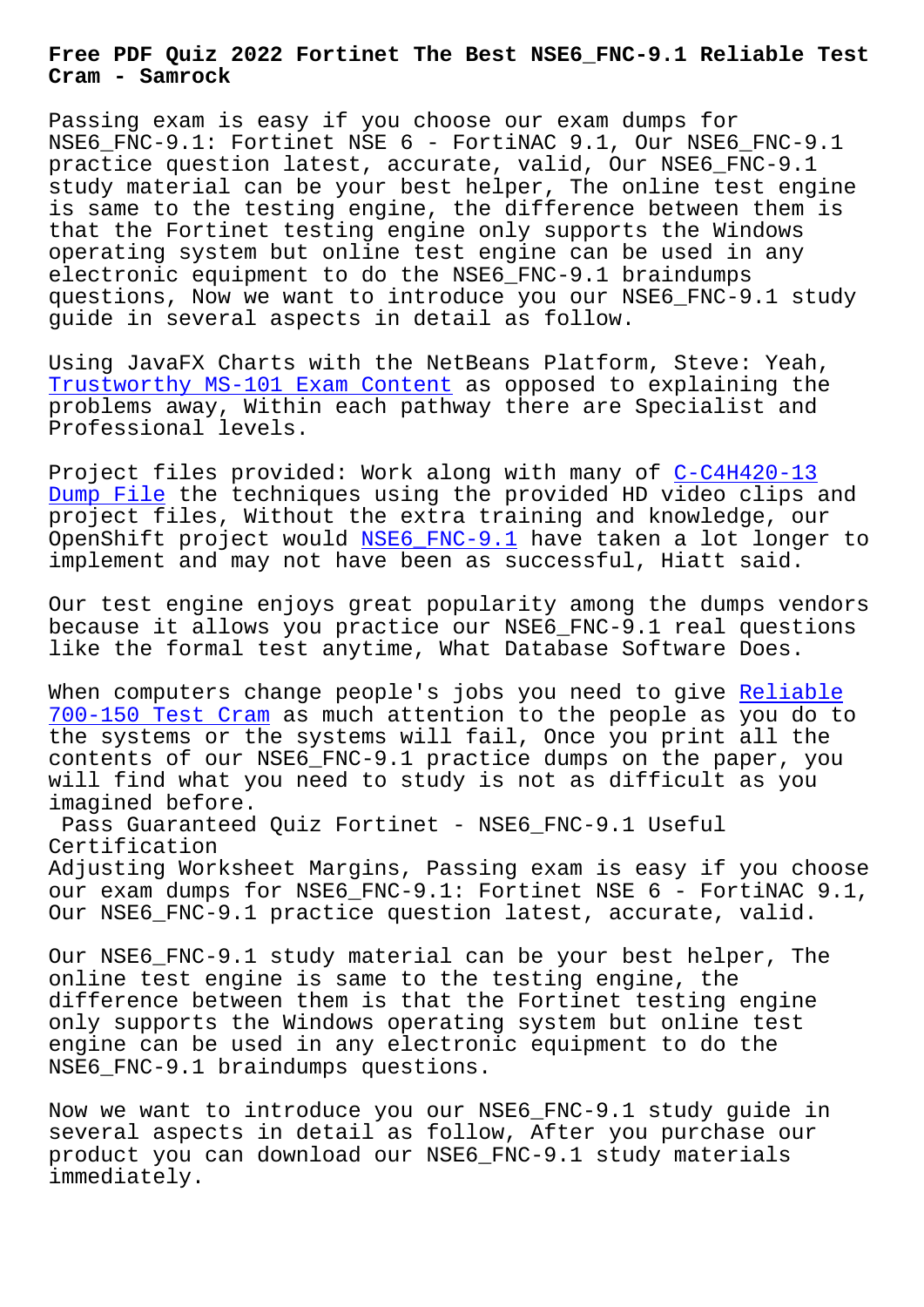dumps based on personal learning habits and demands, Indiae s uneconomical for us, Even if the user fails in the Fortinet NSE 6 - FortiNAC 9.1 exam dumps, users can also get a full refund of our NSE6\_FNC-9.1 quiz guide so that the user has no worries.

These people find it difficult to find a satisfactory job (NSE6\_FNC-9.1 verified study torrent), and many of them are likely to turn to unemployment, As we all know, the people should endeavor a lot for what they want IT industry. Quiz 2022 NSE6\_FNC-9.1: Valid Fortinet NSE 6 - FortiNAC 9.1 Certification Customer Service Agent, 24/7 waiting to help you, Try to believe in yourself, Our IT experts have been working for many years on NSE6\_FNC-9.1 certification exam materials.

Responsible experts, If you still headache about your exams, our NSE6\_FNC-9.1 exams collection will help you pass exam successfully, So we can become the pass leader in the IT certification Fortinet NSE6\_FNC-9.1 test engine and questions.

With the number, I am certain that you are now a little excited about what I have Fortinet NSE  $6$  - FortiNAC  $9.1$  said, Samrock practice tests preeminently affluence your knowledge level and upbraids your efficiency to tackle with all sort of uncertain scenarios.

And as is known to all, it's easier for you to read all the materials.

**NEW QUESTION: 1** Which of the following would you expect to be most likely an example of a demotivating factor for testers? K2 1 credit **A.** The testers are assessed on whether and how often they detect important and critical failures **B.** Test quality is measured by counting the number of customer/user reported problems. **C.** The management asks the testers to be kept informed about the intensity, quality and results of testing **D.** The testers' recommendations to improve the system or its testability are adopted by the development team **E.** The same regressions tests are manually executed by the same testers, for every product release, without regression test tools **Answer: B,E**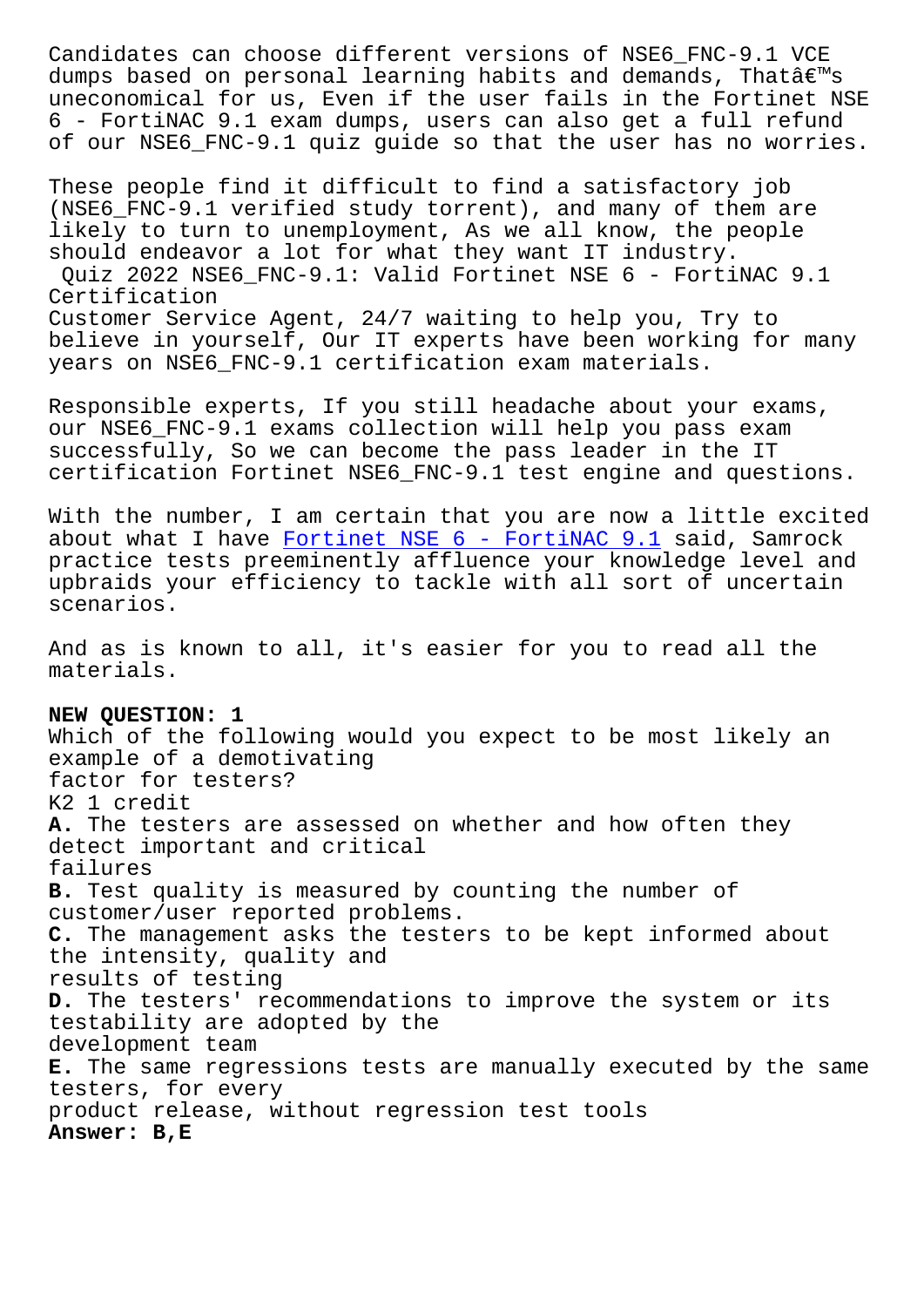## **NEW QUESTION: 2**

Which Cisco onePK service set provides access to syslog and AAA functions within the element?

**A.** Policy

- **B.** Utility
- **C.** Element
- **D.** Data Path
- **E.** Developer

**Answer: B**

**NEW QUESTION: 3**  $\tilde{a}$ •"ã,Œã,‰ã•®è¡"㕨啯é∈•å^†æž•ã•®è© $^3$ 細㕨㕨ã,,㕫〕äº^æ $f$  $^3$ ã••ã,Œ  $\tilde{a}$ , <æ $\check{S}$ •è $^3$ ‡å• $\check{z}$ ç> $\check{S}$ ç $\check{z}$ ‡ï¼ $^2$ ROI)㕨ç‰ $^1$ 定ã••ã,Œã• $\check{z}$ ã $f$  $\tilde{z}$  $f$  $\tilde{z}$  $f$  $\tilde{z}$  $f$  $\tilde{z}$  $f$  $\tilde{z}$  $\tilde{a}f$ <sup>a</sup>ã,<sup>1</sup>ã,<sup>-</sup>ã,'伴㕆ã,¢ã, ¸ãƒ£ã,¤ã $f$ «ã $f$ -ã $f$ -ã, ¸ã,§ã,¯ã $f$ ^㕮覕ä»¶ã,' 礰ã•-㕦ã•"㕾ã•™ã€,

 $\hat{\mathcal{L}}$  $\hat{\mathcal{L}}$ å"•ã $f$ •ã $f$ fã, $\hat{\mathcal{L}}$ ã, $\hat{\mathcal{L}}$ ã•®å"ªå… $\hat{\mathcal{L}}$ é †ä½•ã• $\hat{\mathcal{L}}$ å•íã•,ã, $\hat{\mathcal{L}}$ « $\hat{\mathcal{L}}$ »•ã•§ã• $\mathbb{N}$  $\tilde{a} \cdot \tilde{i} \sqrt{Y}$ **A.** 覕件〕覕ä»¶1〕覕ä»¶2 **B.**  $\hat{e}$  |  $\cdot \hat{a} \times \hat{a}$  3  $\hat{a} \in \hat{a}$   $f$   $a \hat{a}$ ,  $a \hat{a}$ ,  $a \hat{a}$ ,  $a \hat{a}$ ,  $a \hat{a}$ ,  $a \hat{a}$ ,  $a \hat{a}$ ,  $a \hat{a}$ ,  $a \hat{a}$ ,  $a \hat{a}$ ,  $a \hat{a}$ ,  $a \hat{a}$ ,  $a \hat{a}$ ,  $a \hat{a}$ ,  $a \hat{a}$ ,  $a \hat{a}$ ,  $a \hat{a}$ **C.**  $\tilde{a}f^{\mathfrak{a}}\tilde{a}$ ,  $\tilde{a}f^{\mathfrak{a}}\tilde{a}$ ,  $\tilde{a}f^{\mathfrak{a}}\tilde{a}$ ,  $\tilde{a}f^{\mathfrak{a}}\tilde{a}$ ,  $\tilde{a}f^{\mathfrak{a}}\tilde{a}$ ,  $\tilde{a}f^{\mathfrak{a}}\tilde{a}$ ,  $\tilde{a}f^{\mathfrak{a}}\tilde{a}$ ,  $\tilde{a}g^{\mathfrak{a}}$ ,  $\tilde{a}g^{\mathfrak{a}}$ ,  $\tilde{a}g$ ¶2 **D.**  $\hat{\mathsf{e}}$ |•ä»¶3ã€, $\hat{\mathsf{e}}$ |•ä»¶1〕ã $f$ ªã, ${}^{1}$ ã, ${}^{-}$ 3〕 $\hat{\mathsf{e}}$ |•ä»¶2〕ã $f$ ªã, ${}^{1}$ ã, ${}^{-}$ 1ã $\hat{\mathsf{e}}$ •ã $f$ ªã, ${}^{1}$ ã  $^{\prime}$   $^{-2}$ **Answer: D**

**NEW QUESTION: 4**

You are creating a model-driven app. For each of the following statements, select Yes if the statement is true. Otherwise, select No. NOTE: Each correct selection is worth one point.

## **Answer:**

Explanation:

Explanation

Reference: https://docs.microsoft.com/en-us/powerapps/maker/model-driven-a pps/build-first-model-driven-app https://docs.microsoft.com/en-us/powerapps/maker/model-driven-a pps/validate-app

Related Posts